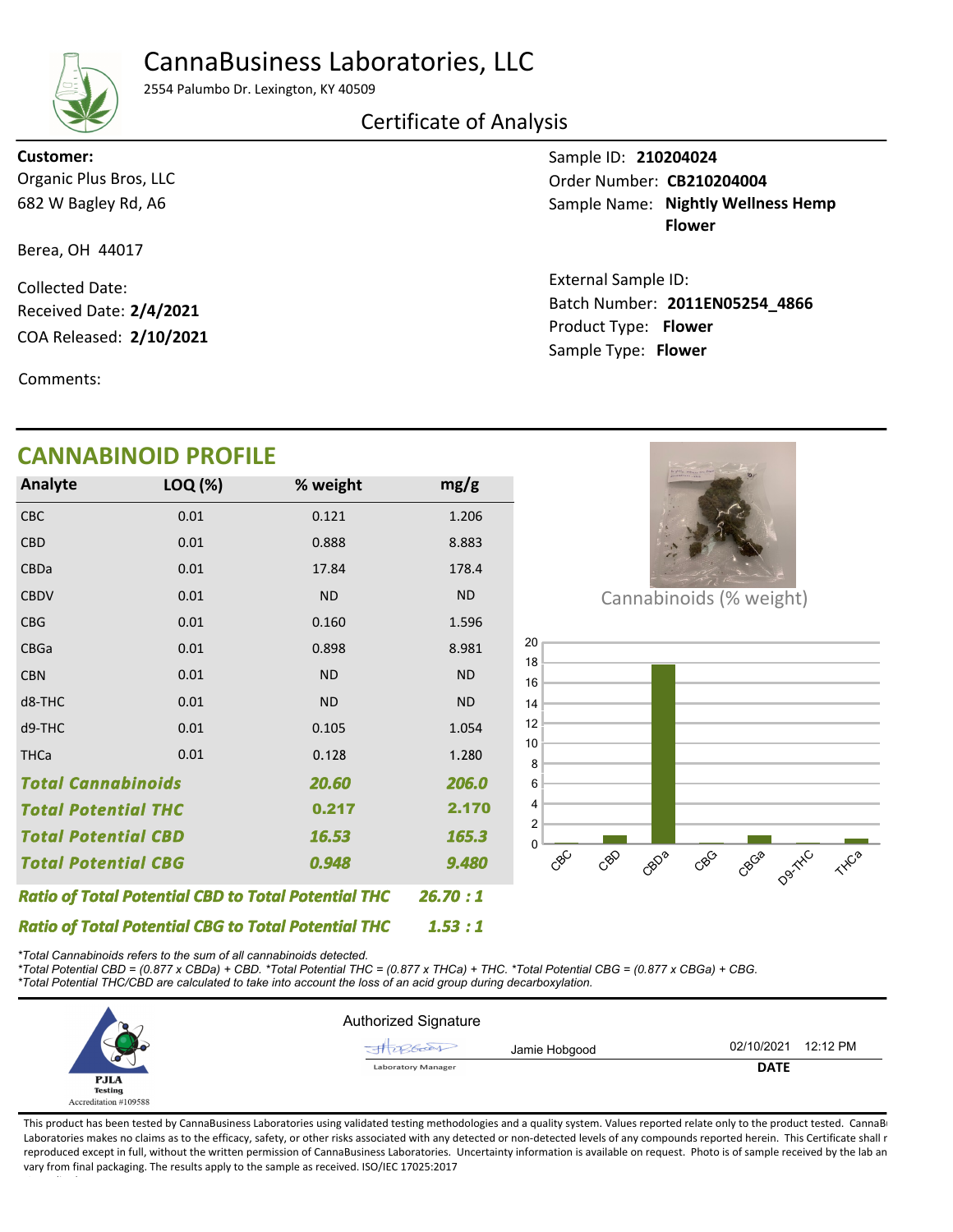

**Mycotoxins** 

#### 2554 Palumbo Dr. Lexington, KY 40509 CannaBusiness Laboratories, LLC



Sample ID: 210204024<br>Sample Name: Nightly Wel<br>Sample Type: Flower

Sample ID: 210204024<br>Sample Name: Nightly Wellness Hemp

## Certificate of Analysis

|  | thightly, viewers are finally<br><b>JOHNMANN JERG</b> |  |
|--|-------------------------------------------------------|--|
|  |                                                       |  |
|  |                                                       |  |
|  |                                                       |  |
|  |                                                       |  |
|  |                                                       |  |
|  |                                                       |  |

| Customer<br>Organic Plus Bros, LLC     |                                                                         | <b>Overall Batch Results</b><br><b>PASS</b> | <b>Sample Name:</b>                |                                           |
|----------------------------------------|-------------------------------------------------------------------------|---------------------------------------------|------------------------------------|-------------------------------------------|
| 682 W Bagley Rd, A6<br>Berea, OH 44017 | Nightly, Videos, any Prest.<br><b>CLAMBERS LITTLE !!</b>                | Pesticide<br>N/A                            | <b>Moisture Content</b><br>N/A     | Sample ID:<br><b>Product Type:</b>        |
|                                        |                                                                         | Potency<br><b>PASS</b>                      | <b>Water Activity</b><br>N/A       | Sample Type:<br><b>Collected Date</b>     |
|                                        |                                                                         | Mycotoxins<br>PASS                          | <b>Heavy Metals</b><br><b>PASS</b> | <b>Received Date</b>                      |
|                                        | $\sim 12$<br>10                                                         | <b>Microbial Screen</b><br><b>PASS</b>      | <b>Residual Solvents</b><br>N/A    | <b>Batch Number</b><br><b>Batch Size:</b> |
|                                        | and the half<br>$\rightarrow$ $\rightarrow$ $\rightarrow$ $\rightarrow$ | Terpenoids<br>N/A                           |                                    | <b>Sample Size:</b><br>$C0$ $A$ released: |

| <b>Sample Name:</b>    | Nightly Wellness Hemp<br>Flower |          |
|------------------------|---------------------------------|----------|
| Sample ID:             | 210204024                       |          |
| <b>Product Type:</b>   | Flower                          |          |
| Sample Type:           | Flower                          |          |
| <b>Collected Date:</b> |                                 |          |
| <b>Received Date:</b>  | 02/04/2021                      |          |
| <b>Batch Number:</b>   | 2011EN05254 4866                |          |
| <b>Batch Size:</b>     |                                 |          |
| <b>Sample Size:</b>    |                                 |          |
| COA released:          | 02/10/2021                      | 12.12 PM |

| Date Tested: 02/05/2021 | Method:                                                                                                                                                                                                    | Instrument: |                            |                                                                    |                                                            |     |            |        |
|-------------------------|------------------------------------------------------------------------------------------------------------------------------------------------------------------------------------------------------------|-------------|----------------------------|--------------------------------------------------------------------|------------------------------------------------------------|-----|------------|--------|
| Analyte                 | <b>Result Units</b>                                                                                                                                                                                        | LOQ.        | Result                     | Analyte                                                            | <b>Result Units</b>                                        |     | <b>LOQ</b> | Result |
| Ochratoxin A            | ND ppm                                                                                                                                                                                                     | 0.010       | Pass                       | Aflatoxin B1                                                       | ND.                                                        | ppm | 0.010      | Pass   |
| Aflatoxin G2            | ND ppm                                                                                                                                                                                                     | 0.010       | Pass                       | Aflatoxin B2                                                       | <b>ND</b>                                                  | ppm | 0.010      | Pass   |
| Aflatoxin G1            | ND ppm                                                                                                                                                                                                     | 0.010       | Pass                       |                                                                    |                                                            |     |            |        |
| <b>Metals</b>           |                                                                                                                                                                                                            |             |                            |                                                                    |                                                            |     |            |        |
| Date Tested: 02/05/2021 | Method:                                                                                                                                                                                                    | Instrument: |                            |                                                                    |                                                            |     |            |        |
| Analyte                 | <b>Result Units</b>                                                                                                                                                                                        | LOQ.        | Result                     | Analyte                                                            | <b>Result Units</b>                                        |     | <b>LOQ</b> | Result |
| Arsenic                 | <loq ppm<="" td=""><td>0.500</td><td>Pass</td><td>Cadmium</td><td><loq< td=""><td>ppm</td><td>0.500</td><td>Pass</td></loq<></td></loq>                                                                    | 0.500       | Pass                       | Cadmium                                                            | <loq< td=""><td>ppm</td><td>0.500</td><td>Pass</td></loq<> | ppm | 0.500      | Pass   |
| Lead                    | <loq ppm<="" td=""><td>0.500</td><td>Pass</td><td>Mercury</td><td><loq< td=""><td>ppm</td><td>3.000</td><td>Pass</td></loq<></td></loq>                                                                    | 0.500       | Pass                       | Mercury                                                            | <loq< td=""><td>ppm</td><td>3.000</td><td>Pass</td></loq<> | ppm | 3.000      | Pass   |
| Microbial               |                                                                                                                                                                                                            |             |                            |                                                                    |                                                            |     |            |        |
| Date Tested: 02/09/2021 | Method:                                                                                                                                                                                                    | Instrument: |                            |                                                                    |                                                            |     |            |        |
| Analyte                 | <b>Result Units</b>                                                                                                                                                                                        | LOQ.        | Result                     | Analyte                                                            | <b>Result Units</b>                                        |     | LOQ.       | Result |
|                         | NT = Not tested, ND = Not detected; LOQ = Limit of Quantitation; <loq =="" detected;="">ULOL = Above upper limit of linearity; CFU/g = Colony forming units per 1 gram; TNTC = Too numerous to count</loq> |             |                            |                                                                    |                                                            |     |            |        |
|                         |                                                                                                                                                                                                            |             | CannaBusiness Laboratories | License # P-0059: (859)-514- 6999 https://www.cannabusinesslabs.us |                                                            |     |            |        |

This product has been tested by CannaBusiness Laboratories using validated testing methodologies and a quality system. Values reported relate only to the product tested. CannaBusiness Laboratories makes no claims as to th Uncertainty information is available on request. Photo is of sample received by the lab and may vary from final packaging. The results apply to the sample as received. ISO/IEC 17025:2017 Accredited.